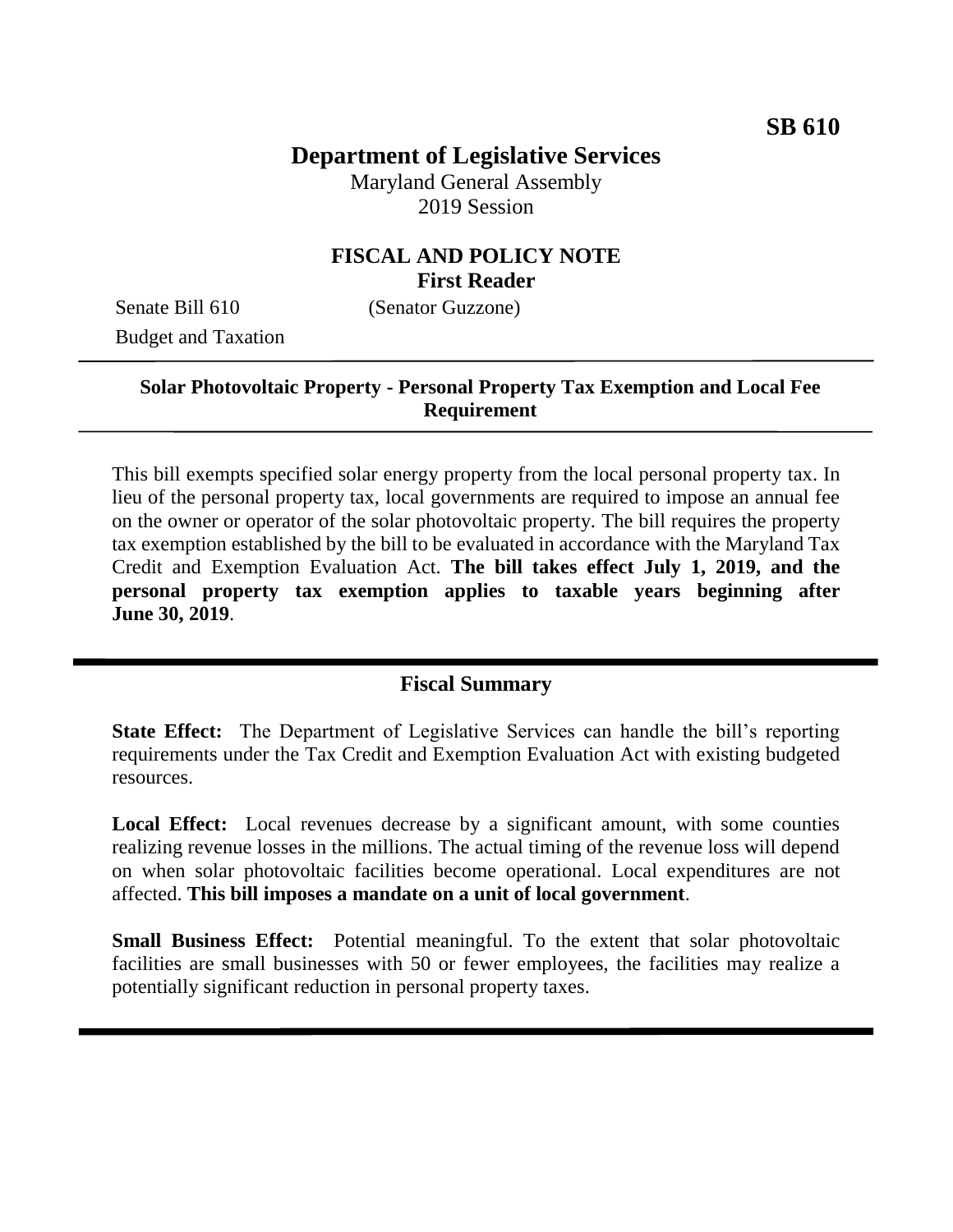## **Analysis**

#### **Bill Summary:**

#### *Fee for Certain Photovoltaic Property*

County governments must require, by law, the owner or operator of a solar photovoltaic property (placed in service on or after July 1, 2019, but before January 1, 2031, and has a capacity of more than two megawatts) to pay a \$2,000 per megawatt capacity annual fee to the county; the fee is \$2,500 for solar photovoltaic property located on land assessed on the basis of farm or agricultural use in the previous five years. If the solar photovoltaic property is located within a municipality, the county must distribute \$500 of the fee collected to the municipality. Fees are to be deposited in the county and municipal general fund.

The bill does not apply to solar photovoltaic property that is subject to a payment in lieu of taxes agreement that is in effect before July 1, 2019. Solar photovoltaic property is defined as equipment placed in service on or after July 1, 2019, but before January 1, 2031, that uses a solar photovoltaic process to generate electricity at a capacity that exceeds two megawatts.

#### *Personal Property Tax Exemption*

The bill exempts specified solar energy property from personal property taxation if the property (1) is solar energy equipment placed in service on or after July 1, 2019, but before January 1, 2031; (2) uses a solar photovoltaic process to generate electricity at a capacity that exceeds two megawatts; (3) meets applicable performance and quality standards and certification requirements in effect at the time of acquisition of the property, as specified by the Maryland Energy Administration; and (4) is not subject to a payment in lieu of taxes agreement that was in effect before July 1, 2019.

This personal property tax exemption must be evaluated in accordance with the Maryland Tax Credit and Exemption Act by July 1, 2024.

**Current Law:** Local governments have the authority to impose personal property taxes on solar photovoltaic property. The State Department of Assessments and Taxation reports that local governments collected approximately \$3.1 million in personal property tax revenues from solar energy property in fiscal 2018.

**Local Fiscal Effect:** Local property tax revenues decrease by a significant amount beginning after fiscal 2020. The timing of the actual revenue decrease will depend on when the solar photovoltaic facilities become operational in each jurisdiction. The decrease in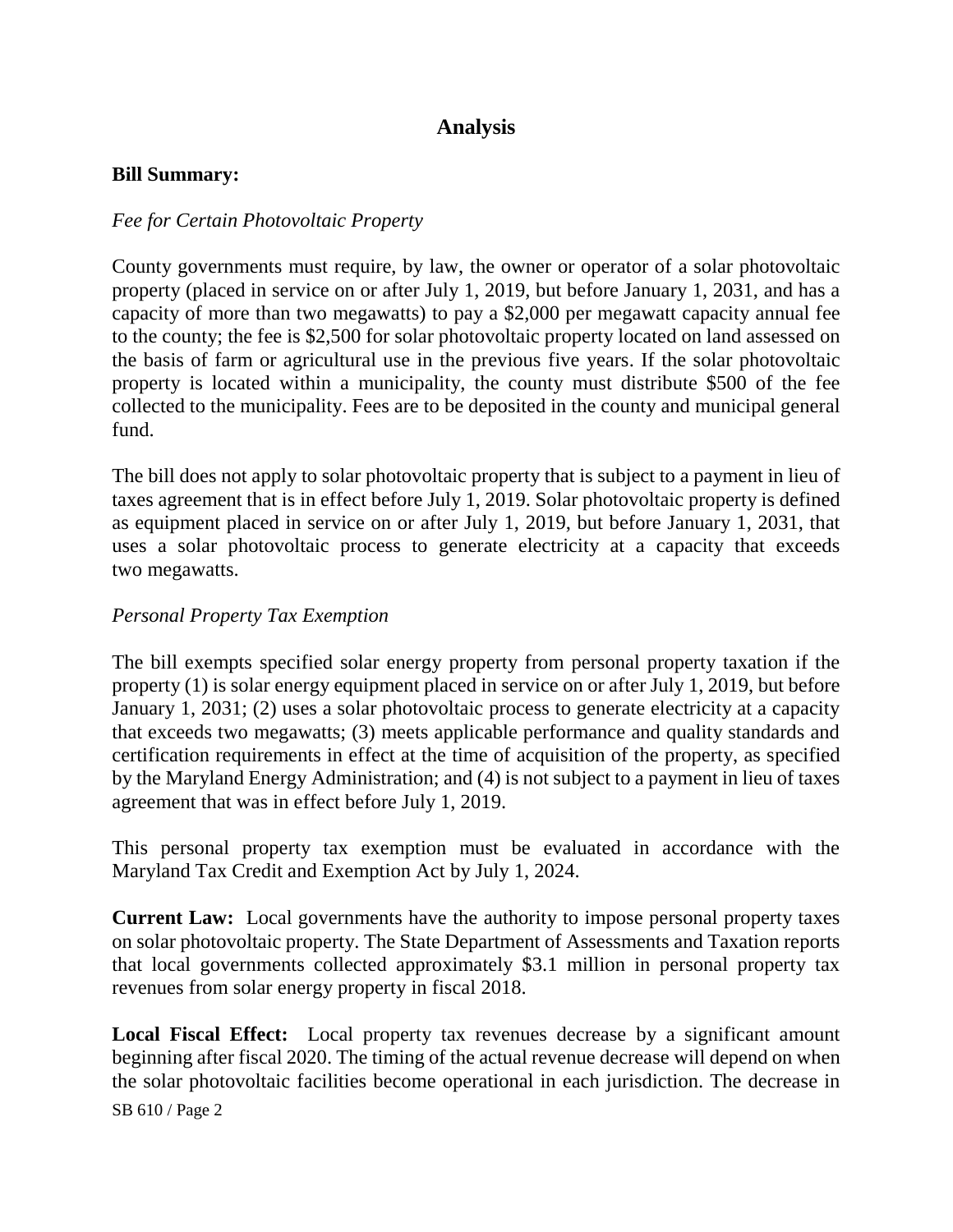local property tax revenues is partially offset by a mandatory annual fee imposed on solar photovoltaic facilities.

#### *Solar Photovoltaic Facility Fees*

For large scale electricity generating facilities, including solar photovoltaic facilities, the Public Service Commission (PSC) must issue a Certificate of Public Convenience and Necessity (CPCN) before construction on the project may begin. **Exhibit 1** lists all the CPCN cases involving solar photovoltaic facilities that have gone through or are in the process of going through PSC's approval process since 2011.

As shown in **Exhibit 2**, nine of these projects are currently in progress, which means that, to the extent they are approved by PSC, they will likely become operational after July 1, 2019, and therefore will be impacted by the requirements of the bill. As shown in **Exhibit 3**, there are 16 additional cases that have been granted a CPCN or an extension in 2017 or 2018. These facilities may also become operational after July 1, 2019, and therefore will also be impacted by the bill. To the extent that any of these facilities currently have a payment in lieu of taxes (PILOT) agreement with a local jurisdiction, the requirements of the bill will not apply.

County general fund revenues will increase by \$2,000 or \$2,500 for each megawatt capacity for each facility that becomes operational. To the extent the facilities are located in a municipality, municipal revenues will increase by \$500 and the net county revenues will decrease by the same amount. Exhibits 2 and 3 show the revenue effect of a \$2,500 per megawatt fee for the facilities that are currently in various stages of approval and permitting processes.

#### *Personal Property Tax Exemption*

The bill specifies that solar energy personal property is exempt from personal property tax if the property is placed into service after January 1, 2019, but before January 1, 2031. The facility must have a capacity of at least two megawatts to qualify for the exemption and the property may not be subject to a payment in lieu of taxes agreement that was in effect prior to July 1, 2019.

As a result, local personal property tax revenues decrease in jurisdictions with a solar photovoltaic facility. Based on the facilities identified in Exhibit 1, this would affect property tax revenues in 12 counties (Caroline, Carroll, Cecil, Charles, Dorchester, Frederick, Kent, Prince George's, Queen Anne's, Somerset, Washington, and Wicomico) and two municipalities (City of Cambridge and the Town of Union Bridge). The amount of the property tax revenue decrease depends on the value of the solar energy property at each facility and each county's personal property tax rate. To the extent that any of these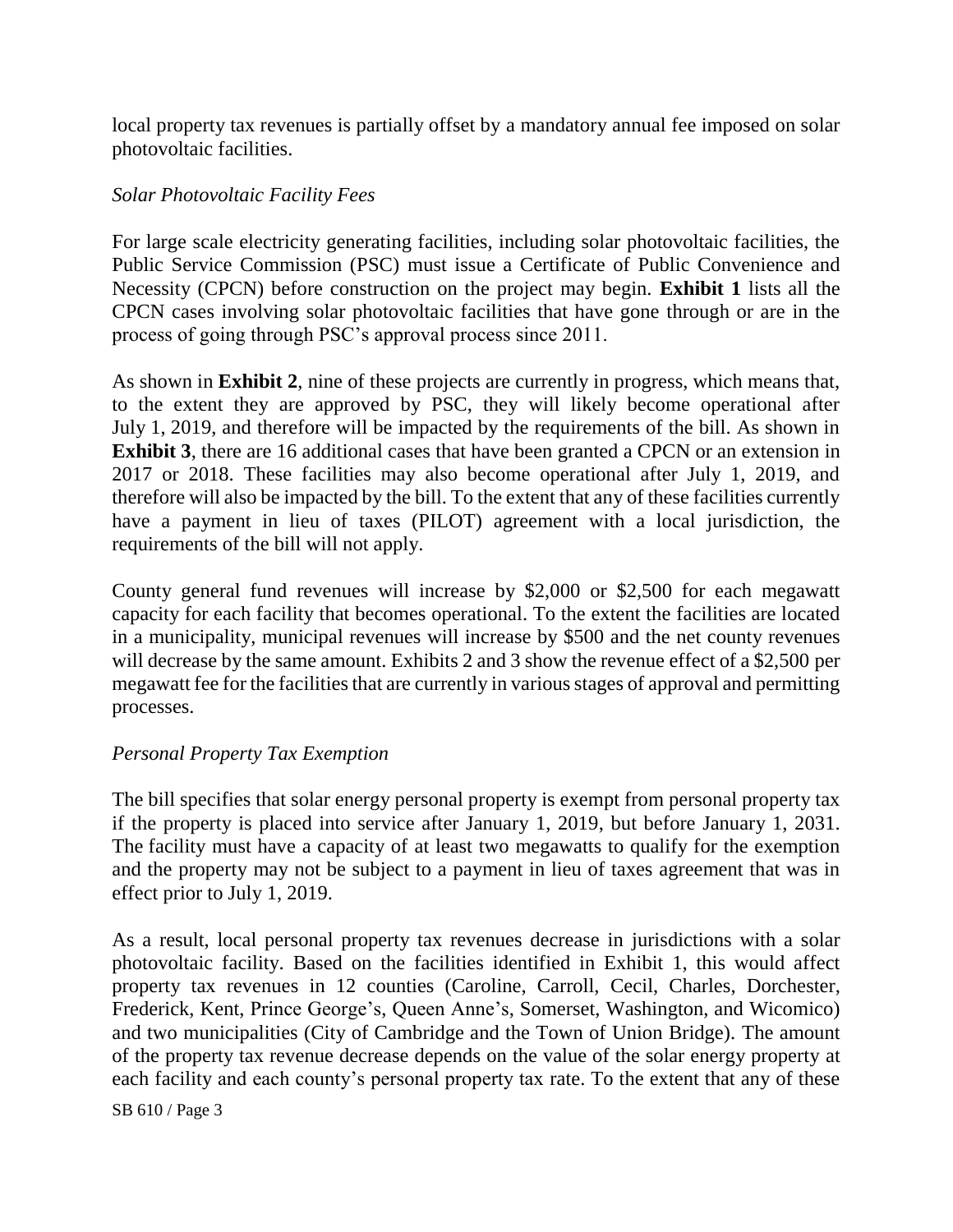facilities have a PILOT in place prior to July 1, 2019, the property tax exemption does not apply.

The existing property tax base in many of the affected counties are among the lowest in the State. For example, the per capita assessable base (property tax base) in Caroline, Dorchester, Somerset, Washington, and Wicomico counties is below 70% of the statewide average. The proposed property tax exemption may have a disproportionate impact on local governments where the existing tax base may not be readily able to offset the decrease in property tax revenues with other local sources.

For example, Caroline County reports that the 202 megawatt facility that is proposed to be located in the county will generate approximately \$2.6 million in personal property tax revenues when the facility becomes operational. However, under the bill, the personal property owned by the facility will be exempt from taxation and the county will only be able to collect the \$2,500 per megawatt fee which will total \$505,000 each year. As a result, Caroline County will lose approximately \$2.1 million in personal property tax revenues each year. This revenue loss is equivalent to approximately 8 cents on the county's real property tax rate.

**Exhibit 4** shows the amount of revenue that a jurisdiction can receive from a one-cent yield in the county real property tax rate. A potential \$2 million revenue loss in Somerset County would be equivalent to approximately 15 cents on the county's real property tax rate. As shown in Exhibit 3, Somerset County is a jurisdiction with a major solar facility proposed.

## **Additional Information**

**Prior Introductions:** None.

**Cross File:** HB 627 (Delegate Luedtke) - Ways and Means.

**Information Source(s):** Caroline County; Montgomery County; Maryland Association of Counties; Maryland Municipal League; State Department of Assessments and Taxation; Maryland Energy Administration; Public Service Commission; Department of Legislative **Services** 

**Fiscal Note History:** First Reader - February 19, 2019 sb/hlb

Analysis by: Michael Sanelli Direct Inquiries to:

(410) 946-5510 (301) 970-5510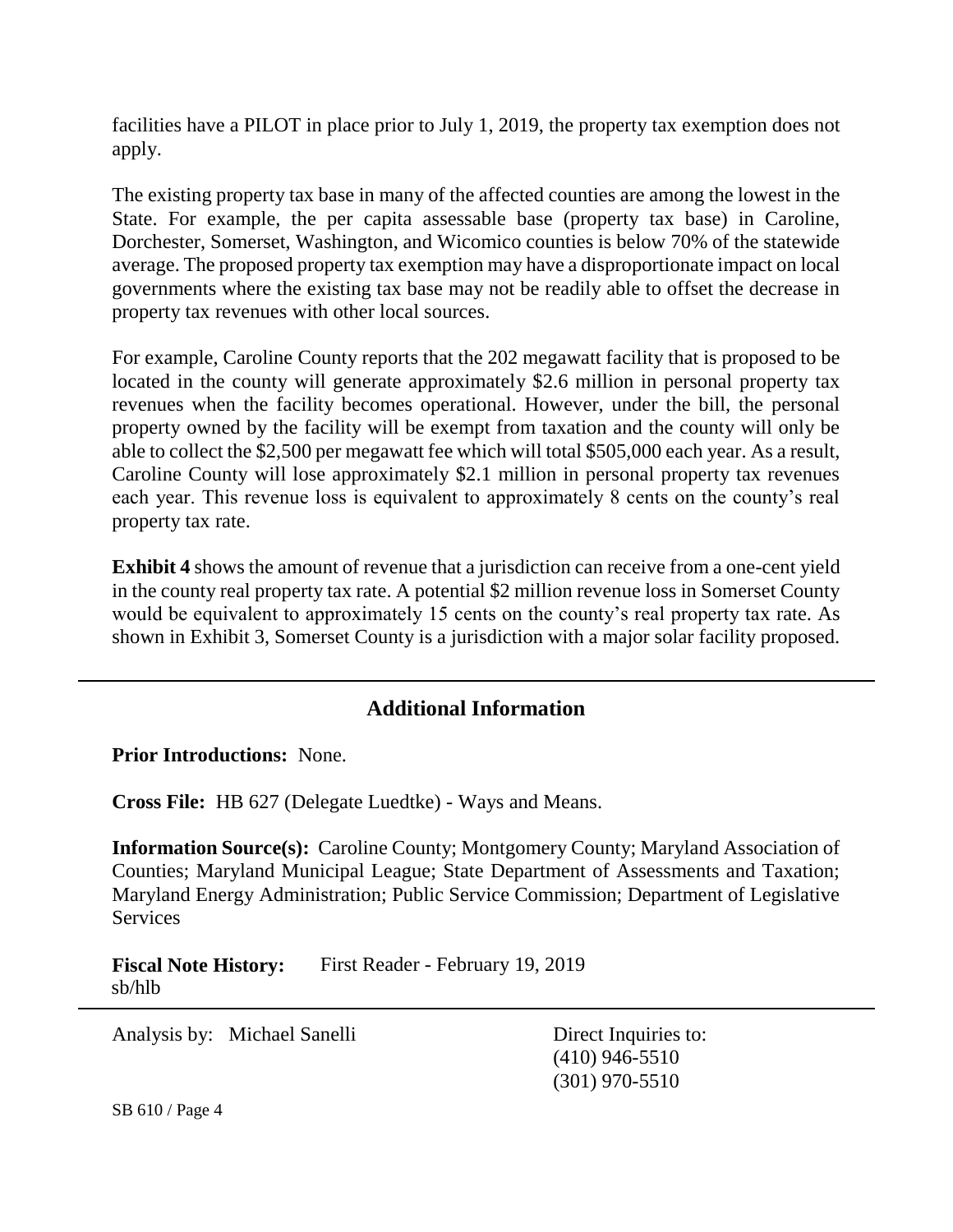# **Exhibit 1 Solar Photovoltaic Projects**

| <u>Case No.</u> | <b>Capacity (MW)</b> | <b>Location</b> | <b>Acreage of Project</b> | <b>Status</b>                                                                             |
|-----------------|----------------------|-----------------|---------------------------|-------------------------------------------------------------------------------------------|
| 9400            | 18.360               | Allegany        | 96.00                     | CPCN granted, final order July 9, 2016                                                    |
| 9477            | 202.000              | Caroline        | 1,083.62                  | Case in progress                                                                          |
| 9451            | 9.000                | Cecil           | 97.48                     | CPCN granted March 6, 2018                                                                |
| 9464            | 32.500               | Charles         | 249.00                    | CPCN granted August 21, 2018                                                              |
| 9463            | 27.500               | Charles         | 193.00                    | CPCN granted August 21, 2018                                                              |
| 9351            | 9.000                | Charles         | 55.00                     | CPCN granted, final order April 6, 2018                                                   |
| 9457            | 50.000               | Dorchester      | 340.00                    | Case in progress                                                                          |
| 9412            | 20.000               | Dorchester      | 111.00                    | CPCN granted, final order July 28, 2016                                                   |
| 9370            | 15.500               | Dorchester      | 93.00                     | Extension granted to construction and operation deadlines<br>for three years May 30, 2018 |
| 9348            | 3.300                | Dorchester      | 25.00                     | CPCN granted, final order September 5, 2014                                               |
| 9439            | 15.000               | Frederick       | 151.00                    | Case in progress                                                                          |
| 9429            | 20.000               | Frederick       | 170.00                    | CPCN granted October 3, 2017                                                              |
| 9399            | 9.000                | Frederick       | 56.00                     | CPCN granted, final order July 6, 2016                                                    |
| 9365            | 20.000               | Harford         | 123.00                    | CPCN granted, final order April 16, 2015                                                  |
| 9499            | 45.000               | Kent            | 253.16                    | Case in progress                                                                          |
| 9438            | 57.040               | Kent            | 255.00                    | Application withdrawn October 6, 2017                                                     |
| 9411            | 60.000               | Kent            | 370.00                    | CPCN denied February 10, 2017                                                             |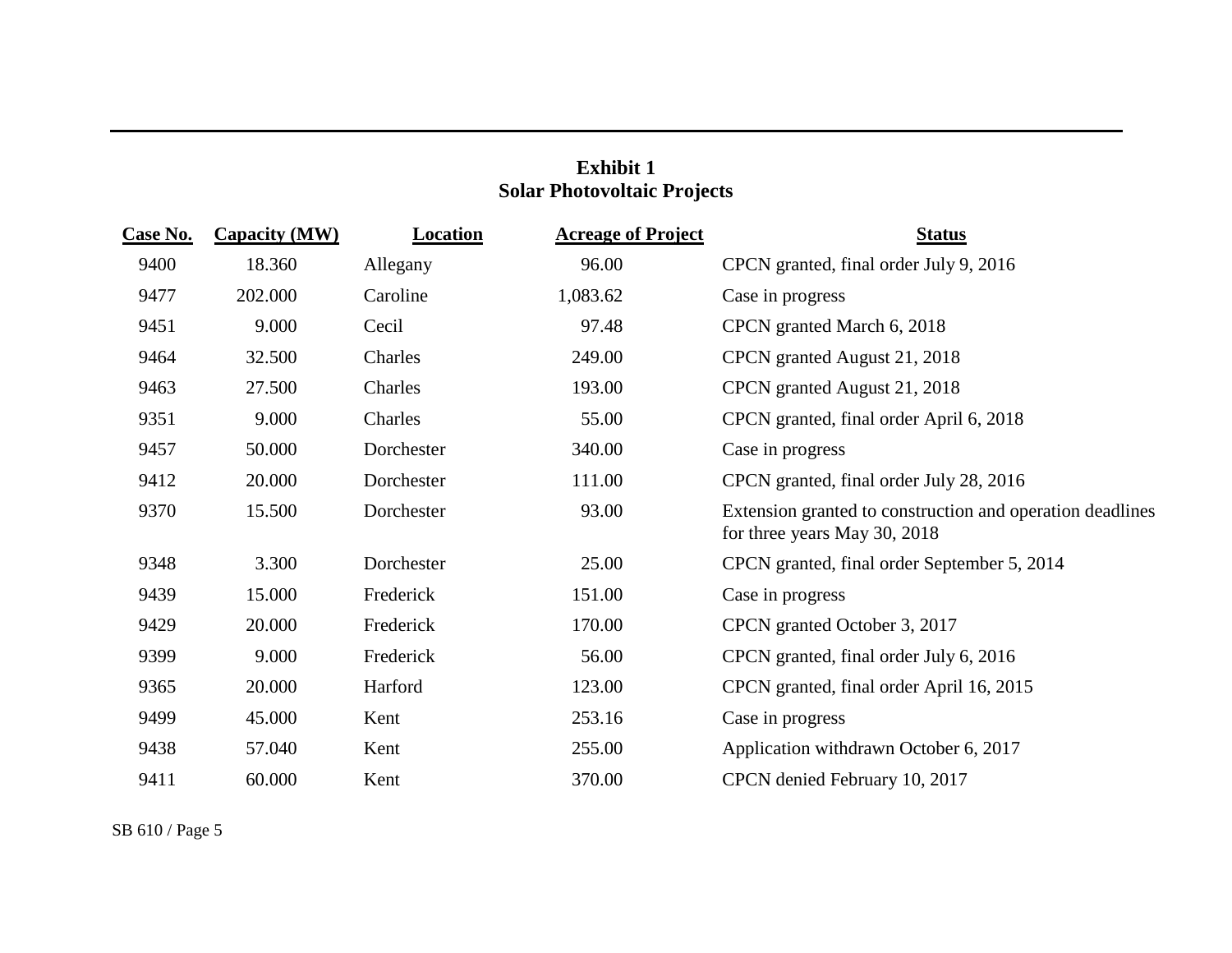| Case No. | <b>Capacity (MW)</b> | Location        | <b>Acreage of Project</b> | <b>Status</b>                                                          |  |  |
|----------|----------------------|-----------------|---------------------------|------------------------------------------------------------------------|--|--|
| 9407     | 5.000                | Kent            | 55.00                     | CPCN granted, final order August 21, 2018                              |  |  |
| 9387     | 6.000                | Kent            | 45.00                     | CPCN rescinded October 17, 2018                                        |  |  |
| 9469     | 10.000               | Prince George's | 56.91                     | Case in progress                                                       |  |  |
| 9466     | 2.250                | Prince George's | 12.00                     | Application withdrawn March 1, 2018                                    |  |  |
| 9465     | 2.425                | Prince George's | 27.00                     | Application withdrawn March 1, 2018                                    |  |  |
| 9446     | 2.500                | Prince George's | 12.00                     | CPCN granted October 18, 2017                                          |  |  |
| 9496     | 80.000               | Queen Anne's    | 487.00                    | Case in progress                                                       |  |  |
| 9450     | 36.700               | Queen Anne's    | 360.00                    | Case in progress                                                       |  |  |
| 9436     | 56.700               | Queen Anne's    | 337.00                    | CPCN granted April 2, 2018                                             |  |  |
| 9383     | 6.000                | Queen Anne's    | 45.00                     | CPCN granted, final order January 22, 2016                             |  |  |
| 9375     | 10.000               | Queen Anne's    | 95.00                     | CPCN granted, final order June 30, 2015. In-service                    |  |  |
| 9314     | 6.000                | Queen Anne's    | 42.00                     | CPCN granted, final order June 24, 2013                                |  |  |
| 9392     | 6.000                | Somerset        | 45.00                     | Proposed order affirmed October 21, 2016                               |  |  |
| 9380     | 150.000              | Somerset        | 1000.00                   | Extension granted to CPCN construction<br>deadline<br>November 5, 2018 |  |  |
| 9495     | 11.800               | Washington      | 79.80                     | Case in progress                                                       |  |  |
| 9426     | 18.400               | Washington      | 150.00                    | CPCN granted March 28, 2017                                            |  |  |
| 9408     | 8.000                | Washington      | 70.00                     | Request granted for extension of time January 29, 2019                 |  |  |
| 9402     | 3.500                | Washington      | 46.00                     | CPCN granted, final order October 31, 2017                             |  |  |
| 9395     | 8.000                | Washington      | 55.00                     | Proposed order affirmed March 3, 2017                                  |  |  |
| 9272     | 20.000               | Washington      | 270.00                    | CPCN granted, final order October 8, 2011                              |  |  |
| 9454     | 5.400                | Wicomico        | 36.26                     | CPCN granted January 5, 2018                                           |  |  |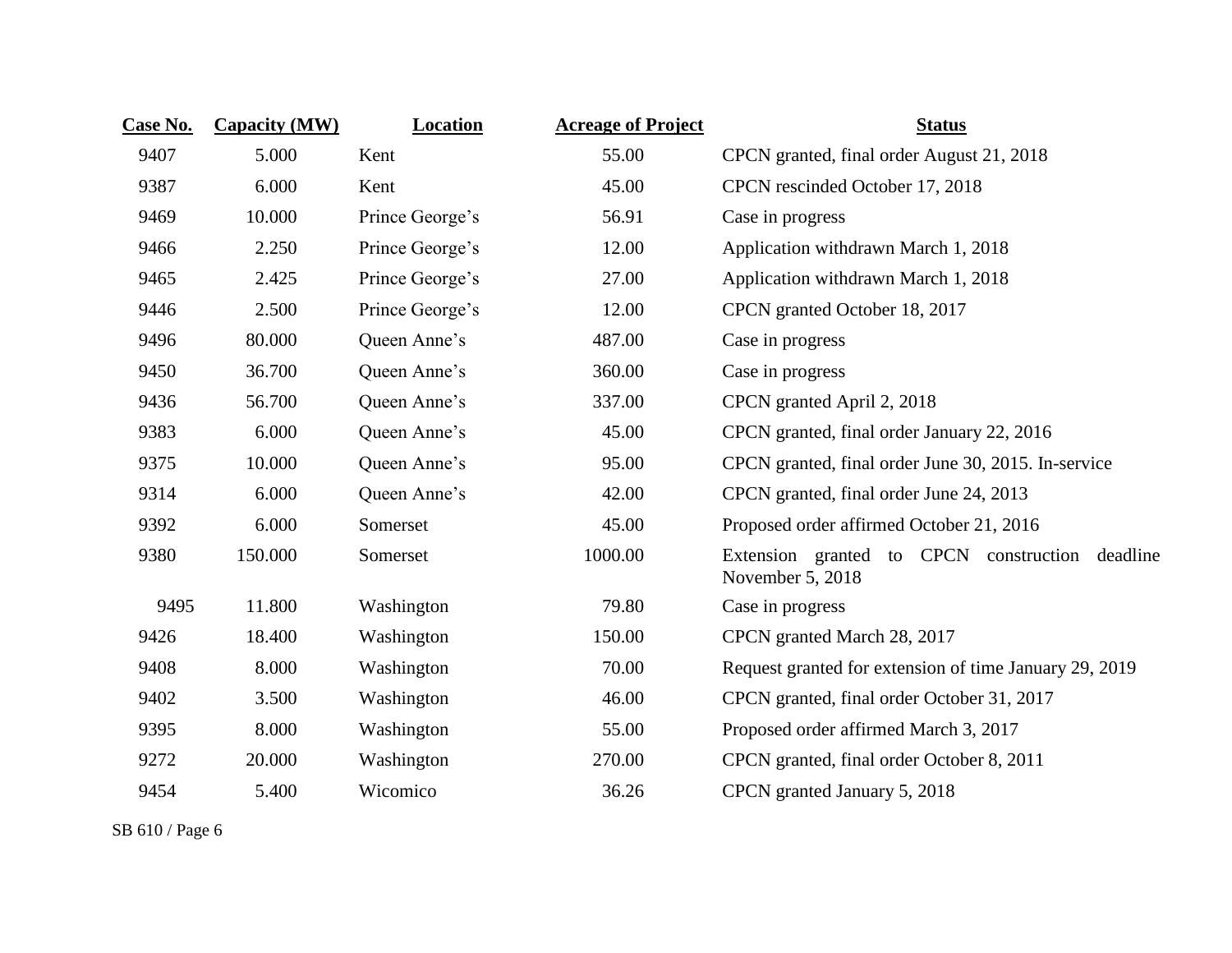| Case No. | Capacity (MW) | Location                                   | <b>Acreage of Project</b> | <b>Status</b>                           |
|----------|---------------|--------------------------------------------|---------------------------|-----------------------------------------|
| 9366     | 15.000        | Wicomico                                   | 108.00                    | CPCN granted, final order May 28, 2015  |
| 9409     | 12.000        | Worcester                                  | 120.00                    | CPCN granted, final order July 28, 2016 |
| 9405     | 15.000        | Worcester                                  | 125.00                    | CPCN granted, final order May 17, 2016  |
| 9403     | 20.000        | Worcester                                  | 190.00                    | CPCN granted, final order May 10, 2016  |
| 9434     | 45.900        | City of Cambridge                          | 320.00                    | CPCN granted November 27, 2017          |
| 9483     | 9.900         | Town of Union Bridge<br>and Carroll County | 49.76                     | Case in progress                        |

CPCN: Certificate of Public Convenience and Necessity

Source: Public Service Commission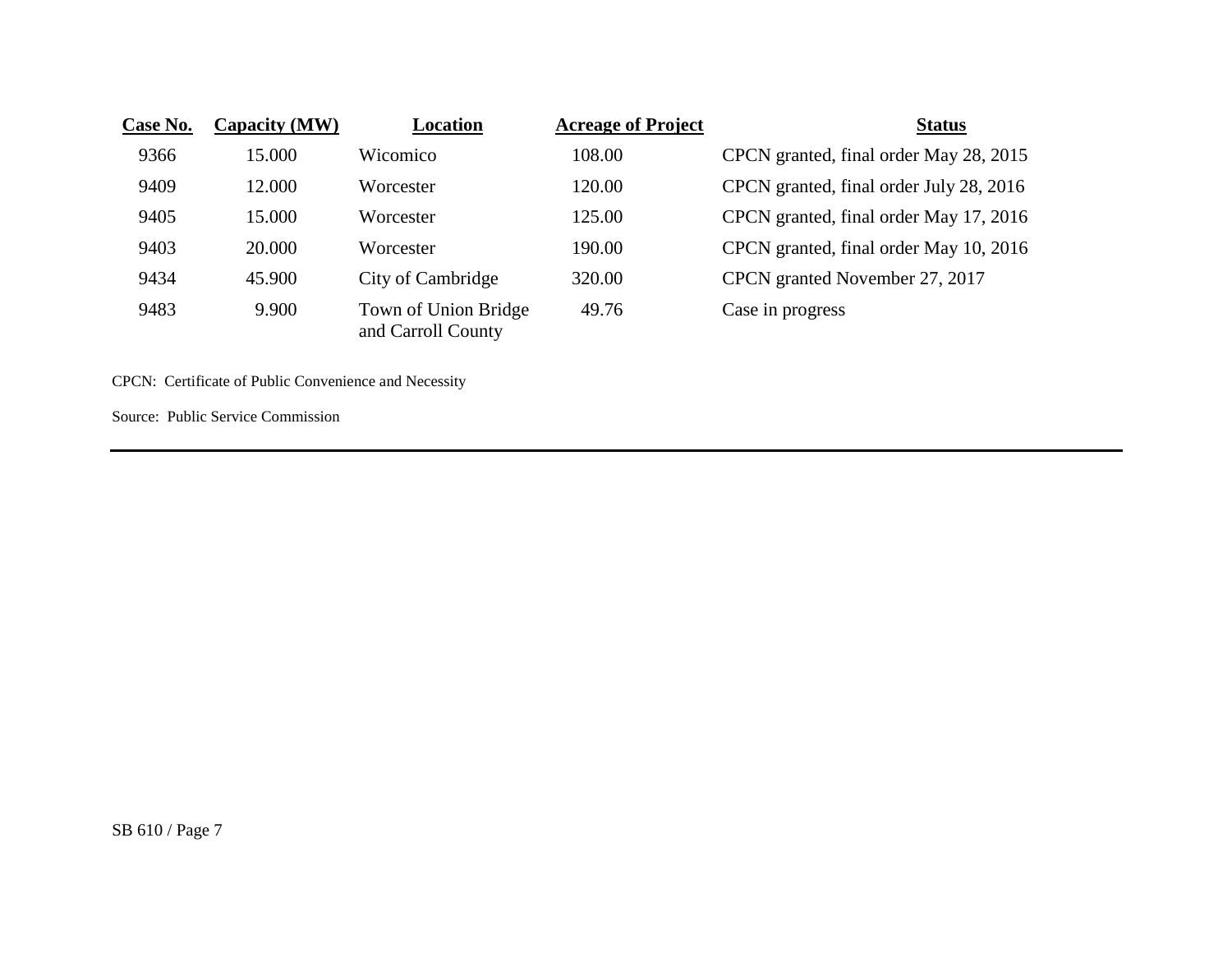## **Exhibit 2 Proposed Solar Photovoltaic Facilities CPCN in Progress**

| Capacity (MW) | <b>Location</b>                         | <b>Acreage of Project</b> | <b>Status</b>    | <b>Fee Revenue</b> |
|---------------|-----------------------------------------|---------------------------|------------------|--------------------|
| 202.0         | Caroline                                | 1,083.62                  | Case in progress | \$505,000          |
| 50.0          | Dorchester                              | 340.00                    | Case in progress | 125,000            |
| 15.0          | Frederick                               | 151.00                    | Case in progress | 37,500             |
| 45.0          | Kent                                    | 253.16                    | Case in progress | 112,500            |
| 10.0          | Prince George's                         | 56.91                     | Case in progress | 25,000             |
| 80.0          | Queen Anne's                            | 487.00                    | Case in progress | 200,000            |
| 36.7          | Queen Anne's                            | 360.00                    | Case in progress | 91,750             |
| 9.9           | Town of Union Bridge and Carroll County | 49.76                     | Case in progress | 24,750             |
| 11.8          | Washington                              | 79.80                     | Case in progress | 29,500             |

CPCN: Certificate of Public Convenience and Necessity

Source: Public Service Commission; Department of Legislative Services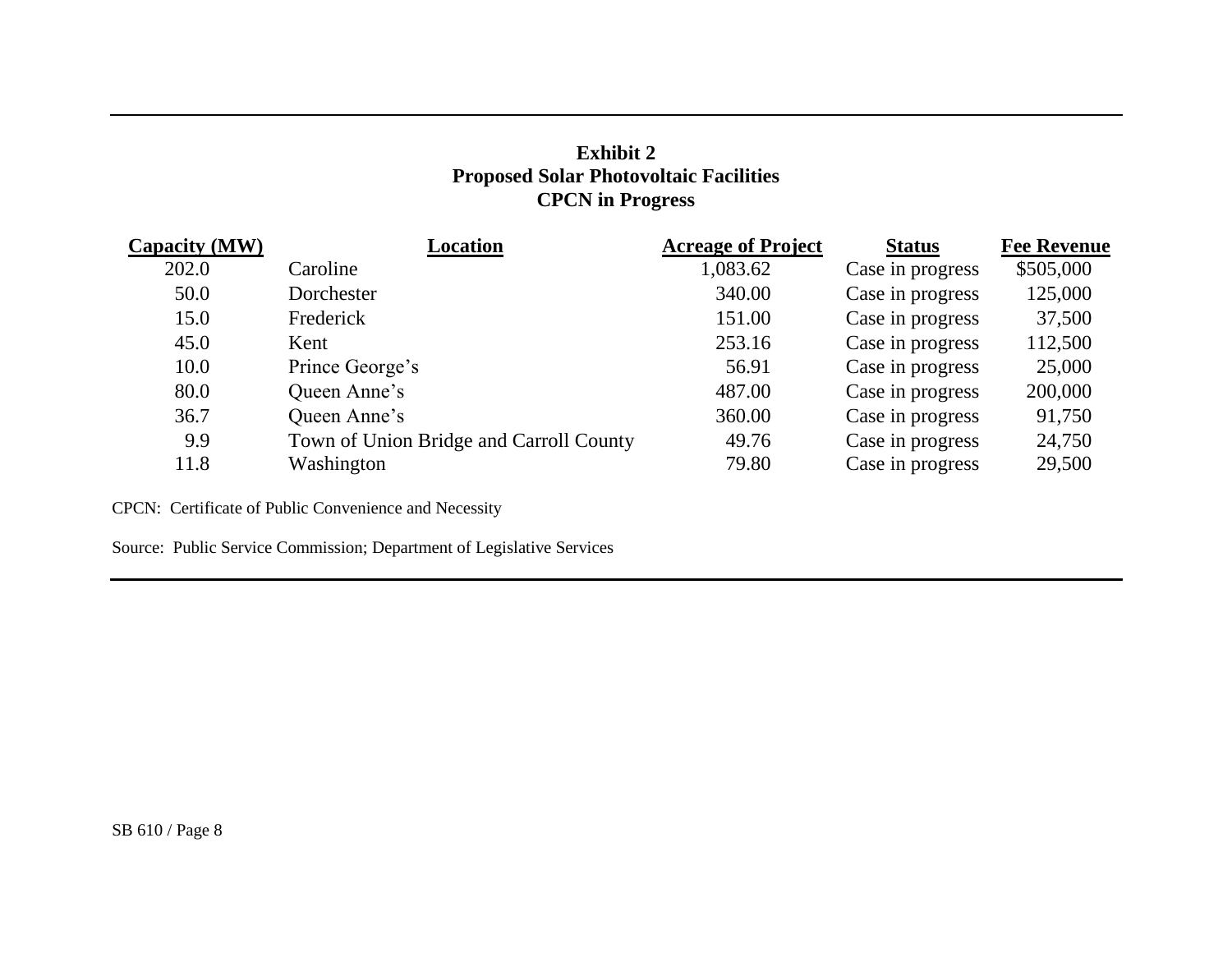## **Exhibit 3 Proposed Solar Photovoltaic Facilities CPCN Granted or Time Extension**

| Capacity |                 | <b>Acreage of</b> |                                                        |                    |
|----------|-----------------|-------------------|--------------------------------------------------------|--------------------|
| (MW)     | Location        | <b>Project</b>    | <b>Status</b>                                          | <b>Fee Revenue</b> |
| 9.0      | Cecil           | 97.48             | CPCN granted March 6, 2018                             | \$22,500           |
| 32.5     | Charles         | 249.00            | CPCN granted August 21, 2018                           | 81,250             |
| 27.5     | Charles         | 193.00            | CPCN granted August 21, 2018                           | 68,750             |
| 9.0      | Charles         | 55.00             | CPCN granted, final order April 6, 2018                | 22,500             |
| 45.9     | City of         | 320.00            | CPCN granted November 27, 2017                         | 114,750            |
|          | Cambridge       |                   |                                                        |                    |
| 15.5     | Dorchester      | 93.00             | Extension granted to construction and operation        | 38,750             |
|          |                 |                   | deadlines for three years May 30, 2018                 |                    |
| 20.0     | Frederick       | 170.00            | CPCN granted October 3, 2017                           | 50,000             |
| 5.0      | Kent            | 55.00             | CPCN granted, final order August 21, 2018              | 12,500             |
| 2.5      | Prince George's | 12.00             | CPCN granted October 18, 2017                          | 6,250              |
| 56.7     | Queen Anne's    | 337.00            | CPCN granted April 2, 2018                             | 141,750            |
| 150.0    | Somerset        | 1,000.00          | Extension granted to CPCN construction deadline        | 375,000            |
|          |                 |                   | November 5, 2018                                       |                    |
| 18.4     | Washington      | 150.00            | CPCN granted March 28, 2017                            | 46,000             |
| 8.0      | Washington      | 70.00             | Request granted for extension of time January 29, 2019 | 20,000             |
| 3.5      | Washington      | 46.00             | CPCN granted, final order October 31, 2017             | 8,750              |
| 8.0      | Washington      | 55.00             | Proposed order affirmed March 3, 2017                  | 20,000             |
| 5.4      | Wicomico        | 36.26             | CPCN granted January 5, 2018                           | 13,500             |
|          |                 |                   |                                                        |                    |

CPCN: Certificate of Public Convenience and Necessity

Source: Public Service Commission; Department of Legislative Services